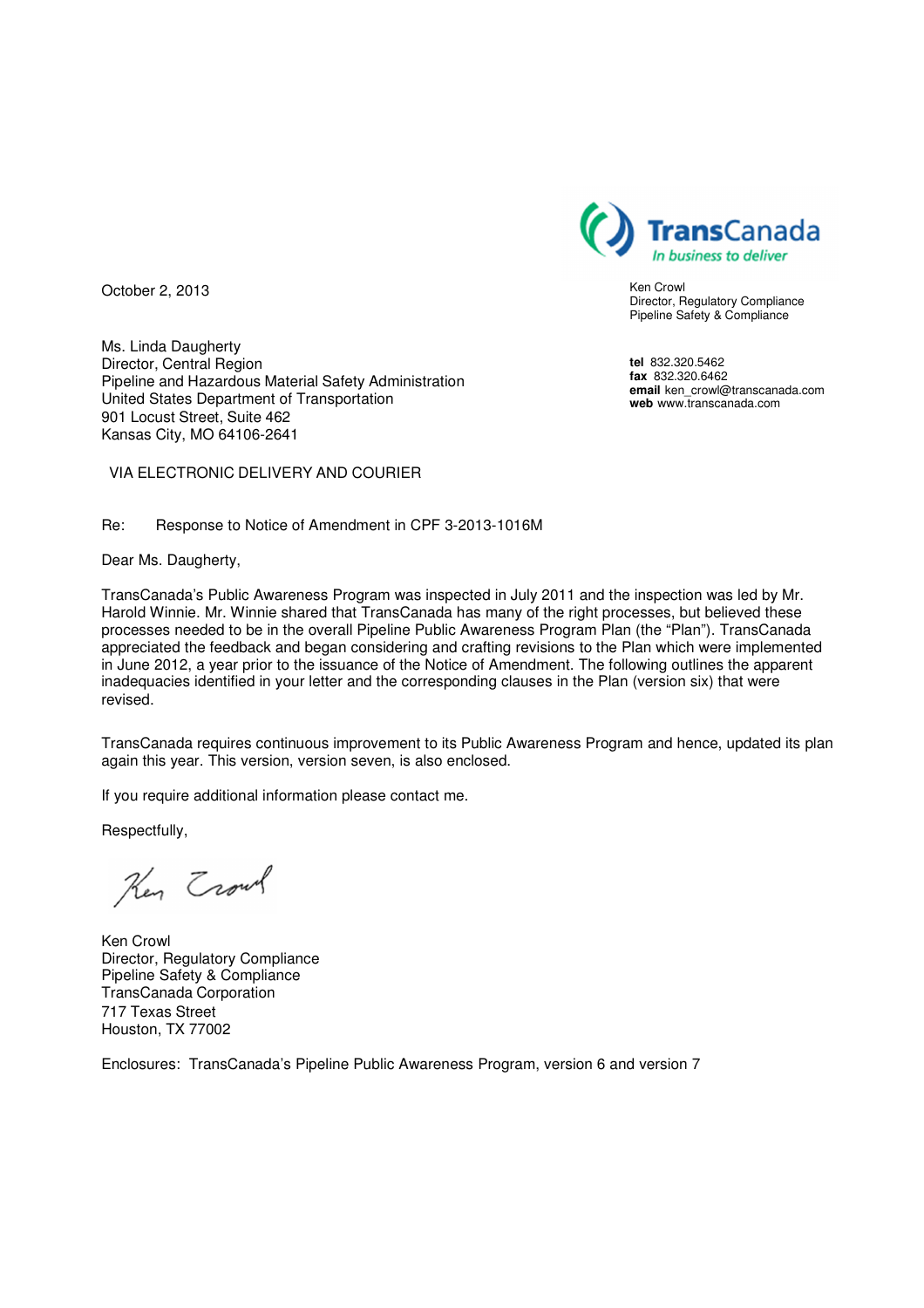#### **1. § 192.616 Public Awareness**

**(c) The operator must follow the general program recommendations, including baseline and supplemental requirements of API RP 1162, unless the operator provides justification in its program or procedural manual as to why compliance with all or certain provisions of the recommended practice is not practicable and not necessary for safety**.

#### **Inadequacy:**

TransCanada's procedures are inadequate because its Public Awareness Plan does not include a written process for conducting an annual implementation review per API RP 1162 that verifies the program has been implemented.

# **TransCanada Program Revisions Addressing Inadequacy:**

# **4.10 Program Evaluation 4.10.1 Annual Assessment**

Consisting of three components:

- Measuring Program Implementation
- Measuring Program Effectiveness
- Program Changes & Continuous Improvements

# **Inadequacy:**

TransCanada's procedures are inadequate because its Public Awareness Plan does not include a written process for conducting the annual supplemental review for the entire system according to all twelve elements listed in API RP 1162. In addition, the plan does not reference the use of the supplemental review template located on internal SharePoint site.

# **TransCanada Program Revisions Addressing Inadequacy:**

# **4.10 Program Evaluation**

• "The PA Program will be evaluated according to the specifics as described in API RP 1162, which require, at a minimum, an annual assessment…."

# **4.10.1 Annual Assessment**

• "The PA Team will compile the regional plans and reports into a single document and include it in this section of the overall annual assessment. Measuring Program implementation will consist of measuring. Regional Plan activities against the Annual Regional Plans."

# **4.5.2 Regional Community Relations**

• This section references the Regional Plan Template. The template is included as Appendix F in the program document. The section also directs that the template may be accessed from the SharePoint site. The twelve elements listed in RP 1162 are included in the "Potential Regional Risks" section of the Regional Plan Template. This template is on SharePoint.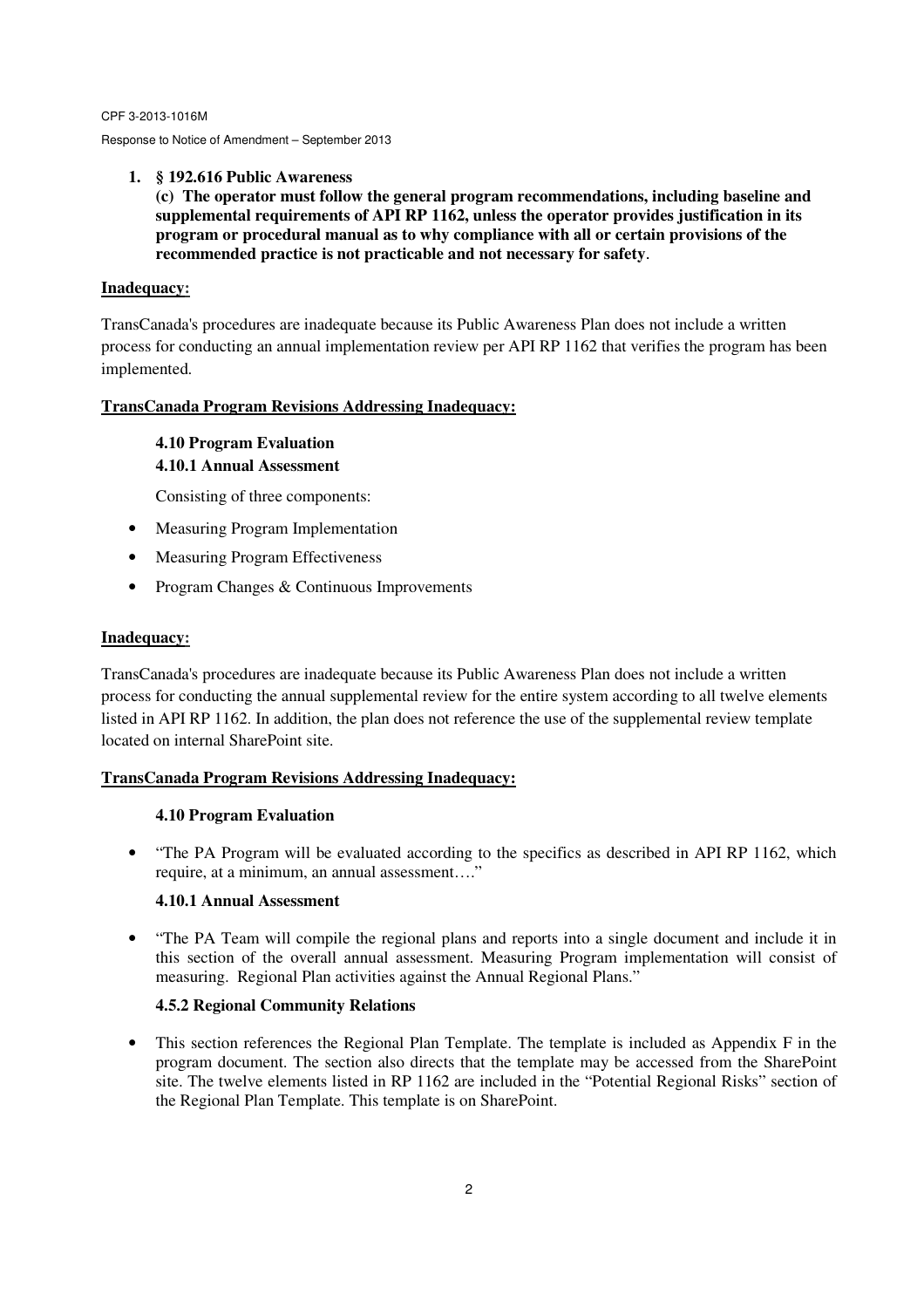#### **Inadequacy:**

TransCanada's procedures are inadequate because its Public Awareness Plan does not include a written process ensuring that information about its response capabilities is shared and that a liaison relationship with emergency officials is maintained at an acceptable interval.

#### **TransCanada Program Revisions Addressing Inadequacy:**

#### **4.6.3 Emergency Officials**

"Key baseline messages to this audience are based on the delivery frequencies which vary by Region and are outlined in more detail below. Supplemental messages to this audience (i.e., more detailed maps, HCA information; regional contact information; etc.,) are determined by an internal process which allows Regional Community Relations the flexibility to determine the need for further educational opportunities. If a need is identified, personal contact is made with the stakeholder. Further contact with this stakeholder could possibly include (but not be limited to) field exercises; provision of the ER Guiding Document (upon request); as well as an Awareness Presentation. This process is outlined in more detail in Appendix H."

# U.S.

"Emergency Officials are contacted at least once every year through the distribution of an awareness package with all relevant Baseline messages".

#### **Inadequacy:**

TransCanada's procedures are inadequate because its Public Awareness Plan does not include a written process for documenting the annual implementation review at the corporate or regional level.

#### **TransCanada Program Revisions Addressing Inadequacy:**

# **4.5.1 Operations**

# **1. Pipe Integrity**

• Design, compile, and distribute metrics to internal stakeholders for the purpose of Program monitoring, evaluation, and improvement (as appropriate). Stakeholders include Regional Community Relations, Regional directors, Pipe Integrity management and the PA Steering Committee (among others).

# **4.10.1 Annual Assessment**

• "...document the completion of the annual program, results of effectiveness measurements and continuous improvement of the PA Program."

# **4.10.2 Public Awareness TOP (PAP)**

• "Review of the TOP will be conducted annually at a minimum."

#### **Inadequacy:**

TransCanada's procedures are inadequate because its Public Awareness Plan does not include a written process to document the results of the annual implementation review. The Plan does not identify what was changed; when the change was to be completed; who completed the change; and when the change was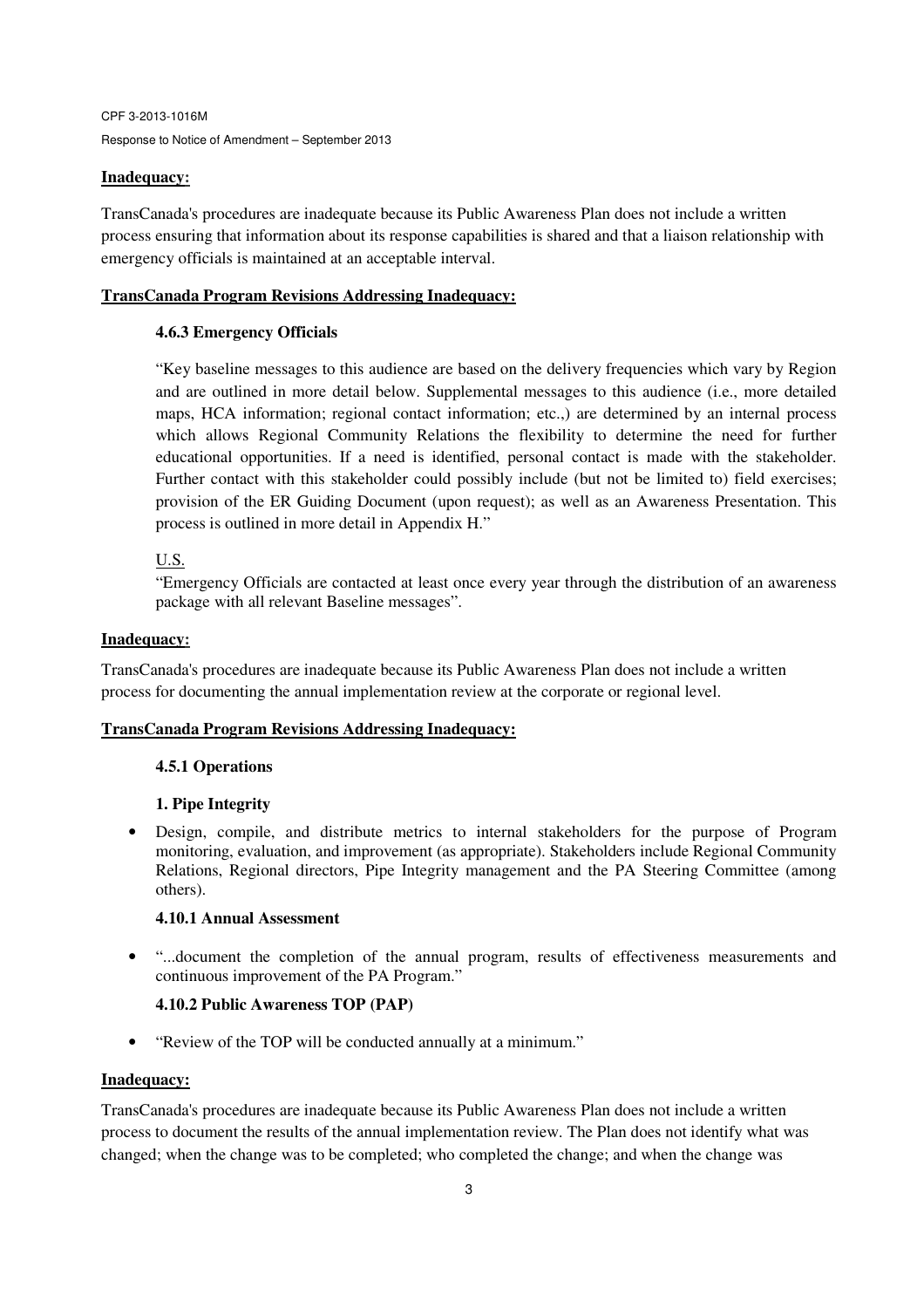completed.

#### **TransCanada Program Revisions Addressing Inadequacy:**

#### **4.10.1 Measuring Program Implementation**

• The PA Team will compile the regional plans and reports into a single document and include it this section of the overall annual assessment.

#### **4.10.3 Program Changes & Continuous Improvement**

• "..suggested improvements will be assessed by the PA Program Manager. After approval, improvements will be implemented."

#### **4.11 Document Management**

• Document Management will be in accordance with TransCanada's Policy and Procedure (TPP) entitled Information Management and Security Policy.

Retained documents include:

- $\triangleright$  All Program evaluations including current results, follow-up actions, and expected results
- Program activities for each stakeholder group shall be documented on an on-going basis (annually as a minimum) and shall include:
	- $\triangleright$  Assessments of Program implementation
	- $\triangleright$  Copies of evaluations of effectiveness
	- $\triangleright$  Copies of any independent or outside evaluations
	- $\triangleright$  Recommendations for improvements to the Program

#### **Inadequacy:**

TransCanada's procedures are inadequate because its Public Awareness Plan does not include a written process for measuring "Understandability of Message Content" that assess the percentage of the intended stakeholder audiences that understood and retained key information for stakeholder audiences.

#### **TransCanada Program Revisions Addressing Inadequacy:**

#### **4.10 Program Evaluation**

#### **4.10.1 Annual Assessment**

#### **2. Measuring Program Effectiveness**

- Understandability of the Message:
	- Business Reply Cards (BRC) will be used to assess effectiveness of Baseline messages and stakeholder response in both Canada and the US.
	- $\triangleright$  Stakeholder Behaviours (Bottom Line Results):
	- $\triangleright$  Monthly and Quarterly IIT reports are to be used to assess bottom-line results of Public Awareness efforts. This information is directly linked with the behaviour of third parties, and is quantifiable.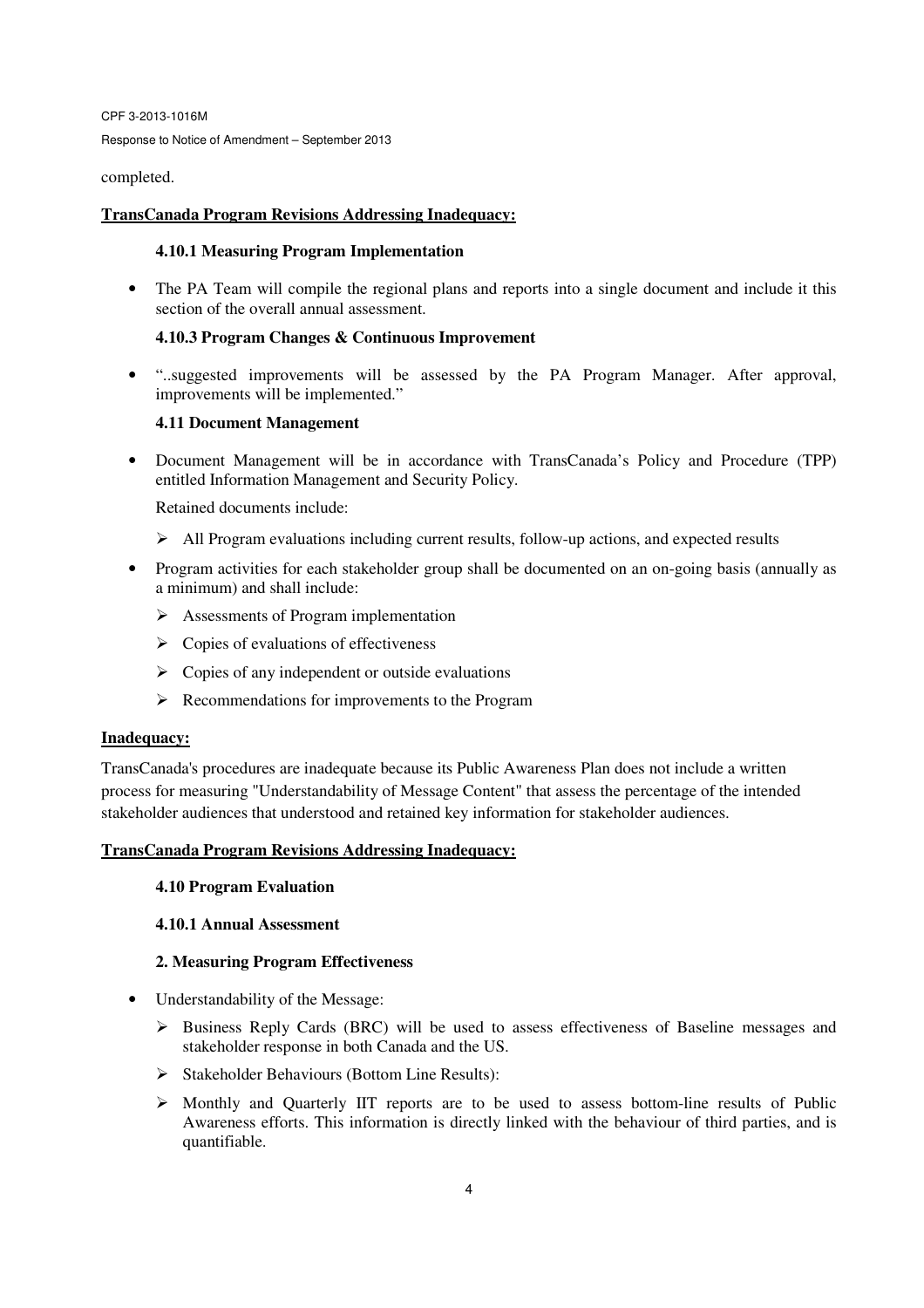Response to Notice of Amendment – September 2013

- Public Perception:
	- $\triangleright$  To evaluate and assess the perception of the public, the PA Program Manager will gather a summary from TransCanada's External Communications Team. The PA Team will also include survey results if a survey takes place during the annual execution of the Program.
- Regional Evaluation:
	- $\triangleright$  Regions will annually evaluate the effectiveness of the Regional Plans by keeping records of:
	- $\triangleright$  Face-to-face contacts and attempts
	- $\triangleright$  Input received via audience feedback (i.e., letters, personal contact, etc.)
	- $\triangleright$  Attendance and participation of stakeholders at Regional events

# **Appendix M**

Evaluation of effectiveness of program implementation:

- Outreach
- Level of knowledge
- Changes in behavior
- Bottom-line results

# **Inadequacy:**

TransCanada's procedures are inadequate because its Public Awareness Plan does not include a written process that defines what are appropriate preventive behavior measures, appropriate responses, and appropriate mitigating behaviors that augment the Plan's performance.

# **TransCanada Program Revisions Addressing Inadequacy:**

# **4.10 Program Evaluation**

# **4.10.1 Annual Assessment**

# **2. Measuring Program Effectiveness**

- Understandability of the Message:
	- $\triangleright$  Business Reply Cards (BRC) will be used to assess effectiveness of Baseline messages and stakeholder response in both Canada and the US.
	- $\triangleright$  Stakeholder Behaviours (Bottom Line Results):
	- $\triangleright$  Monthly and Quarterly IIT reports are to be used to assess bottom-line results of Public Awareness efforts. This information is directly linked with the behaviour of third parties, and is quantifiable.
- Public Perception:
	- $\triangleright$  To evaluate and assess the perception of the public, the PA Program Manager will gather a summary from TransCanada's External Communications Team. The PA Team will also include survey results if a survey takes place during the annual execution of the Program.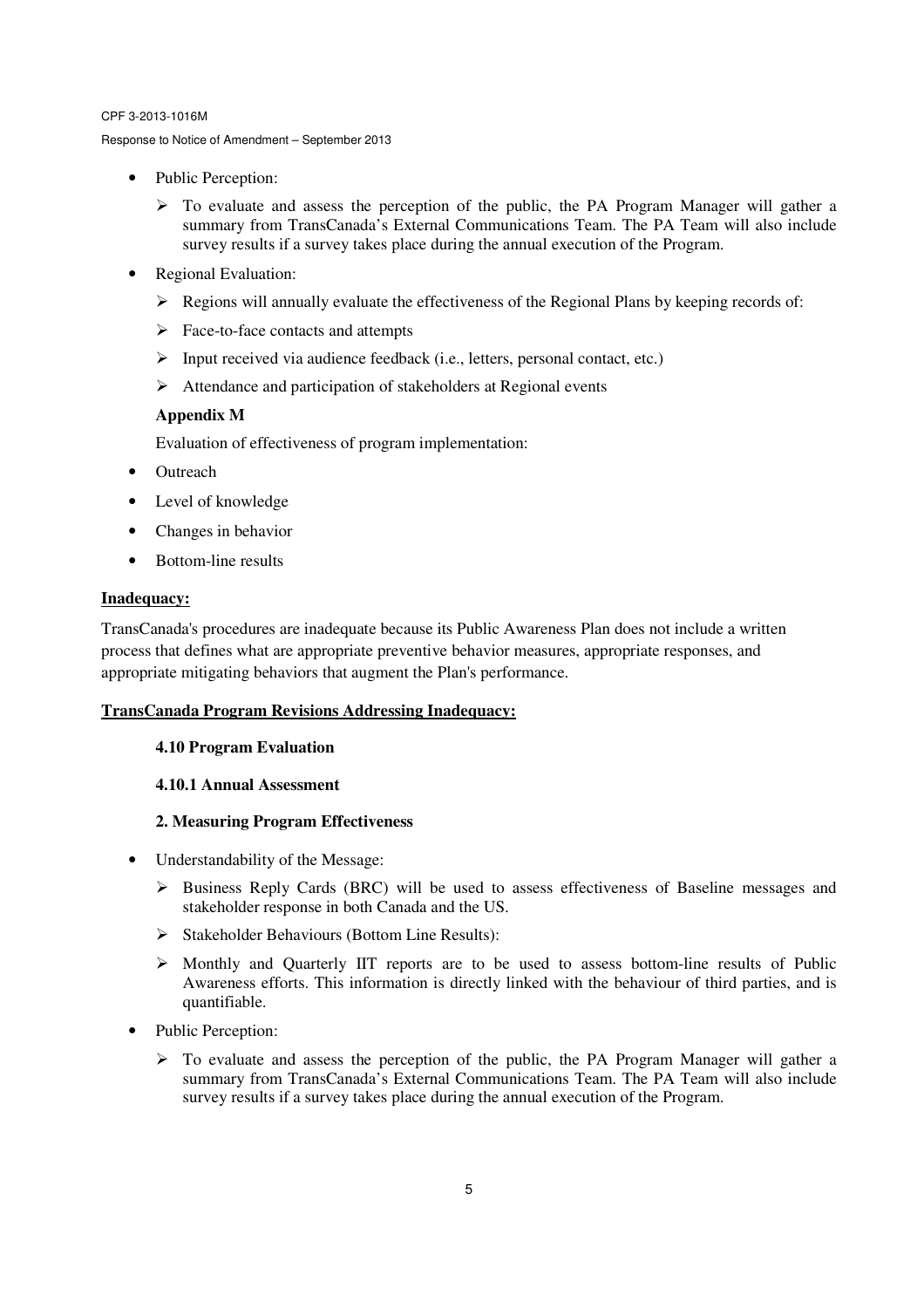- Regional Evaluation:
	- Regions will annually evaluate the effectiveness of the Regional Plans by keeping records of:
	- $\triangleright$  Face-to-face contacts and attempts
	- $\triangleright$  Input received via audience feedback (i.e., letters, personal contact, etc.)
	- $\triangleright$  Attendance and participation of stakeholders at Regional events

# **Exhibit M**

Evaluation of effectiveness of program implementation:

- Outreach
- Level of knowledge
- Changes in behavior
- Bottom-line results

# **Inadequacy:**

TransCanada's procedures are inadequate because its Public Awareness Plan does not include a written process to measure bottom line results, such as affected public's perception of the safety of the operator's system or provide justification in its program.

# **TransCanada Program Revisions Addressing Inadequacy:**

#### **4.10 Program Evaluation**

# **4.10.1 Annual Assessment**

# **2. Measuring Program Effectiveness**

- Understandability of the Message:
	- $\triangleright$  Business Reply Cards (BRC) will be used to assess effectiveness of Baseline messages and stakeholder response in both Canada and the US.
- Stakeholder Behaviors (Bottom Line Results)
	- $\triangleright$  Monthly and Quarterly IIT reports are to be used to assess bottom-line results. This information is directly linked with the behavior of third parties, and is quantifiable
- Public Perception:
	- $\triangleright$  To evaluate and assess the perception of the public, the PA Program Manager will gather a summary from TransCanada's External Communications Team. The PA Team will also include survey results if a survey takes place during the annual execution of the Program.
- Regional Evaluation:
	- $\triangleright$  Regions will annually evaluate the effectiveness of the Regional Plans by keeping records of:
		- o Face-to-face contacts and attempts
		- o Input received via audience feedback (i.e., letters, personal contact, etc.)
		- o Attendance and participation of stakeholders at Regional events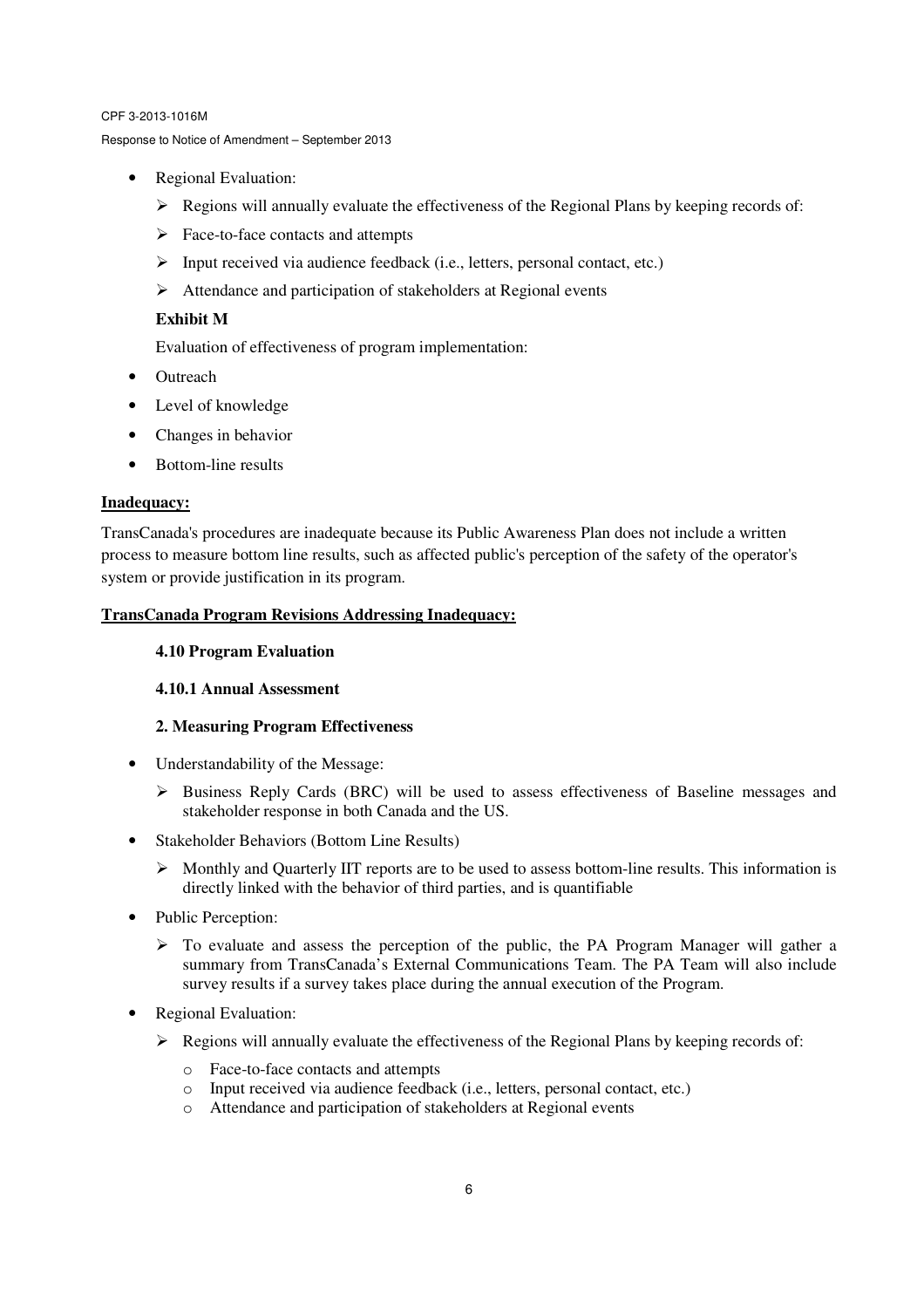# **Inadequacy:**

TransCanada's procedures are inadequate because its Public Awareness Plan does not include a written process that documents the changes, recommendations, responsibilities, and completion of changes during the effectiveness evaluation.

# **TransCanada Program Revisions Addressing Inadequacy:**

# **4.10.1 Annual Assessments**

# **4.10.3 Program Changes & Continuous Improvement**

• After completion of an annual assessment, suggested improvements will be assessed by the PA Program Manager. After approval by the PA Program Manager the improvements will be implemented.

# **4.11 Document Management**

- Document Management will be in accordance with TransCanada's Policy and Procedure (TPP) entitled Information Management and Security Policy.
- Retained documents include:
	- $\triangleright$  All Program evaluations including current results, follow-up actions, and expected results
- Program activities for each stakeholder group shall be documented on an on-going basis (annually as a minimum) and shall include:
	- $\triangleright$  Copies of evaluations of effectiveness
	- $\triangleright$  Copies of any independent or outside evaluations
	- $\triangleright$  Recommendations for improvements to the Program

# **Appendix C: RACI chart**

Check/Review Activities section

# **2. § 192.616 Public Awareness**

**(d) The operator's program must specifically include provisions to educate the public, appropriate government organizations, and persons engaged in excavation related activities on:** 

# **Inadequacy:**

TransCanada's procedures are inadequate because its Public Awareness Plan's baseline messaging to public officials and excavators does not contain all the messages required from API RP 1162.

# **TransCanada Program Revisions Addressing Inadequacy:**

# **4.6.2 Excavators / Contractors**

• "…to be contacted at least once every year through the distribution of an awareness package with all relevant Baseline messages."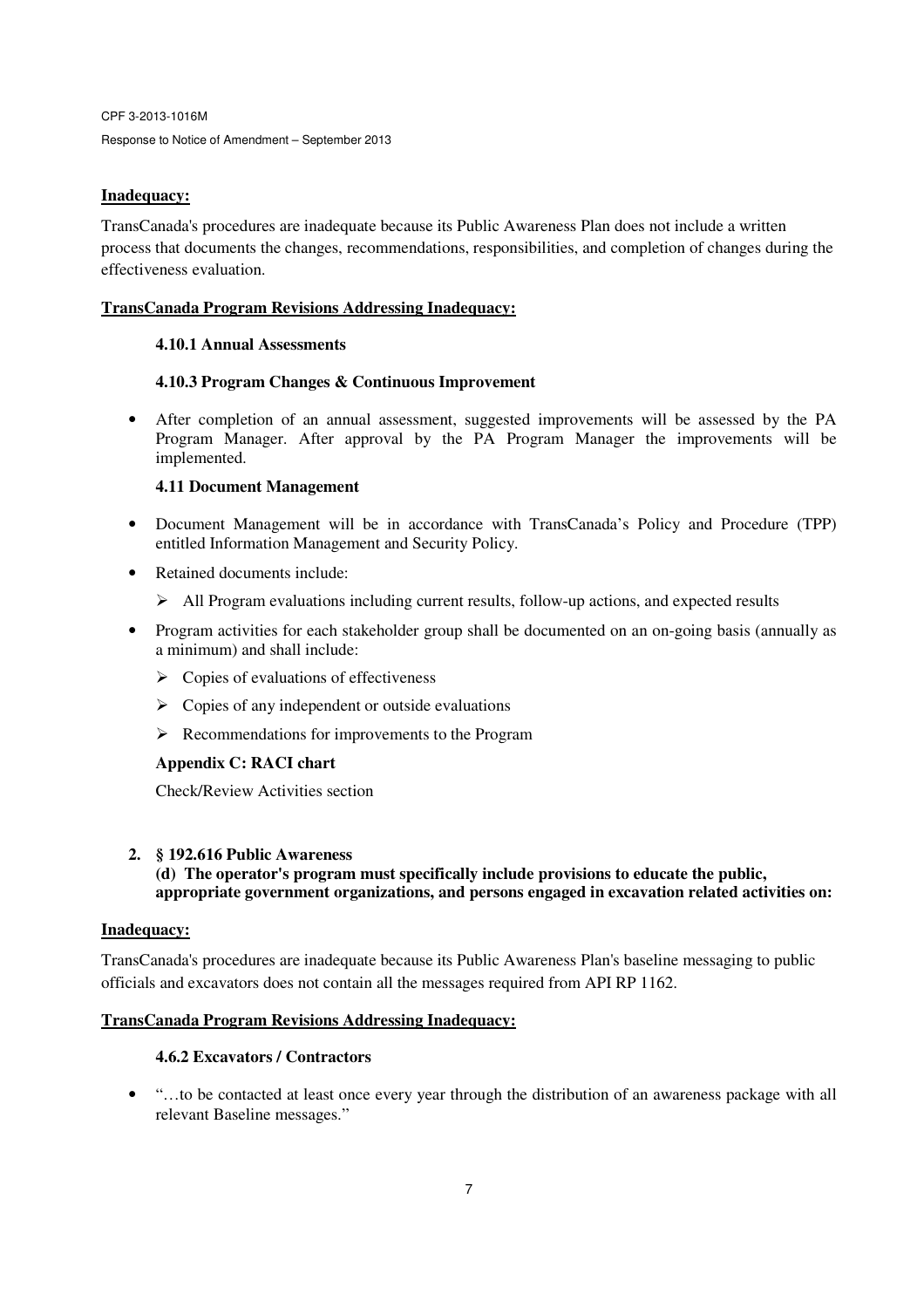# • **4.6.4 Local Public Officials**

• "…to be contacted at least once every three years through the distribution of an awareness package with all relevant Baseline messages."

TransCanada uses PAPA to provide messages to these two stakeholder groups. Since the Public Awareness Program Inspection in 2011, PAPA has modified its program to ensure it meets the requirements of API1162 at appropriate intervals.

# **3. § 192.616 Public Awareness**

**(e) The program must include activities to advise affected municipalities, school districts, businesses, and residents of pipeline facility locations.** 

#### **Inadequacy:**

TransCanada's procedures are inadequate because its Public Awareness Plan does not include a written process to ensure that affected schools are properly advised of appropriate safety messages including the pipeline facility locations.

# **TransCanada Program Revisions Addressing Inadequacy:**

#### **4.6.1 Affected Public**

- Encompasses people residing or working along the pipeline ROW:
- Places of congregation (identified places where people assemble) such as businesses, schools, places of worship, etc.

The minimum 'buffer zone' for making contact to the Affected Public shall be the **larger** of:

• U.S.: 1,000 feet on either side of the pipeline or the calculated Applicability of .69 Factor for PIR Calculations TER-HCA-PIR-US for Potential Impact Radius distance.

The Affected Public is to be contacted at least once every two years through the distribution of an awareness package with all relevant Baseline messages.